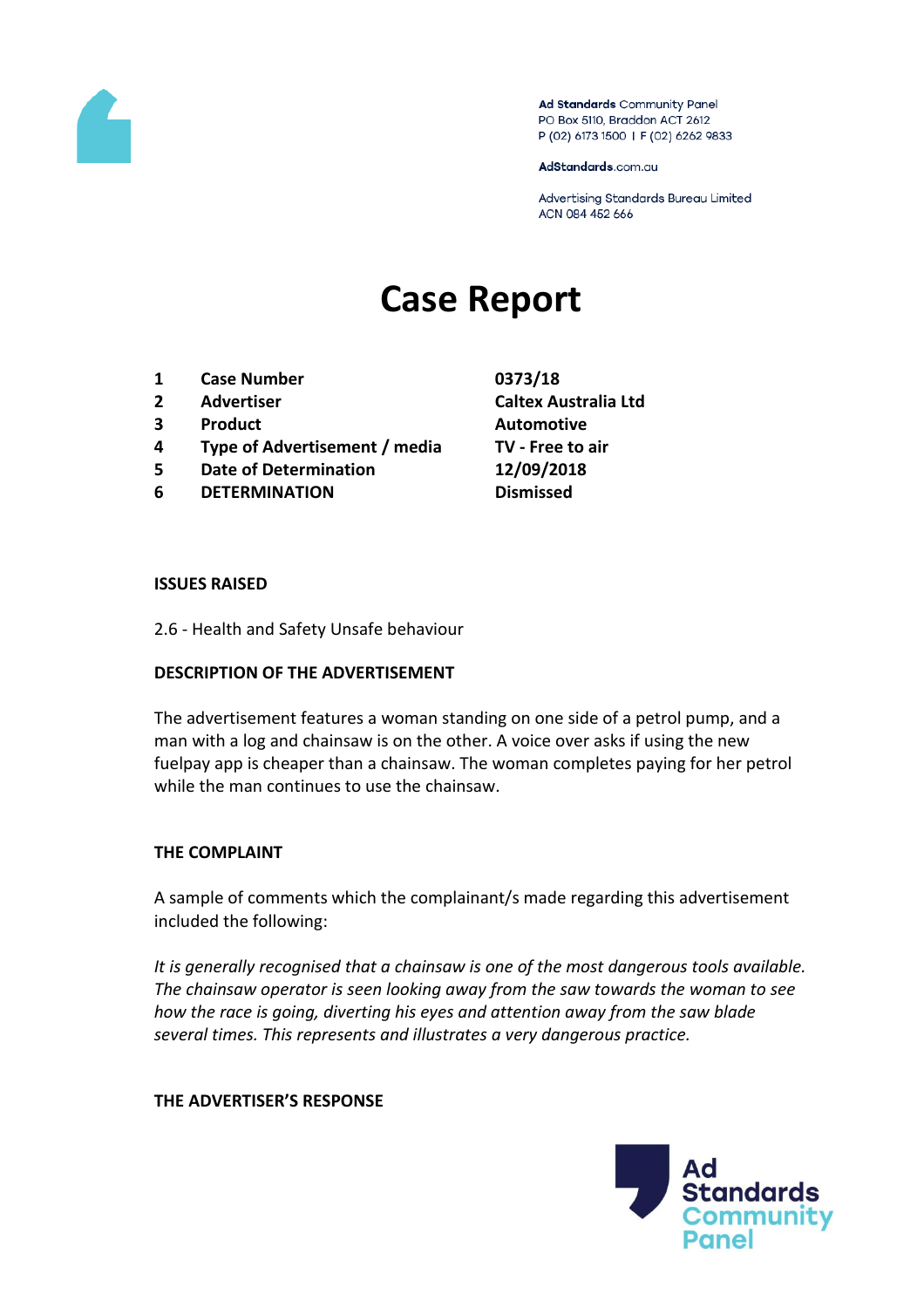

Comments which the advertiser made in response to the complainant/s regarding this advertisement include the following:

*The advertisement is part of a broad campaign relating to Caltex Australia Limited's (Caltex's) new smartphone app product, called "FuelPay" which can be used at Caltex's fuel outlets to pay for fuel. The campaign is designed to show the speed and simplicity of the FuelPay app in an eye-catching and memorable way. This is achieved by juxtaposing the main character (a bright, cheery young woman) simply using the app with offsiders who are providing memorable and eye-catching performances; across the campaign these include magicians/escape artists, handlers of birds of prey, etc. In this particular advertisement, the main character uses the app to pay for fuel while a professional chainsaw operator attempts to cut through a large timber log, to determine which is faster.* 

*The chainsaw operator is wearing all required safety equipment, including eye protection and ear protection, and the chainsaw being used is a fairly standard chainsaw with all necessary safety mechanisms activated, including a hand guard. The log is also clearly depicted as being appropriately secured with cable ties and in a sawing bracket, in a fashion entirely consistent with professional chainsawing and chainsaw racing in particular. The chainsaw operator does not rush to complete his task, or take any shortcuts or act in any manner which is unsafe. The comparison depicted is simply between a chainsaw operator attempting to quickly cut a large timber log with a chainsaw, functioning normally, and a woman using a smartphone app to pay for her fuel. At no time is it implied that the operator is operating the chainsaw dangerously or recklessly, or that any safety concerns are present.* 

*While the main character speedily pays for her fuel on the app with no fuss, the chainsaw operator does not complete his task, clearly showing that paying for fuel with the app is of course the faster process. Caltex acknowledges that section 2.6 (health and safety) of the Advertiser Code of Ethics is noted in your letter as the main concern area arising from the complaint, and while Caltex acknowledges that the advertisement will be assessed against all provisions of the Code, it is Caltex's view that none of the other provisions will be relevant as none are breached by the advertisement in this case.* 

*With reference to section 2.6, the complainant refers to chainsaws as being 'one of the most dangerous tools available', and this is not in dispute given the chainsaw's potency as a device. However, the operator is clearly shown observing all safety precautions throughout his operation of the device, and other than momentarily casting a sideways glance to the main character in the advertisement, never takes his eyes off the machine. Given that the chainsaw is actively engaged in a simple, vertically descending action while the operator presses down, there is little danger in the operation of the machine at all. Indeed, even when he is momentarily looking away, the operation of the chainsaw and its simple downward motion is clearly*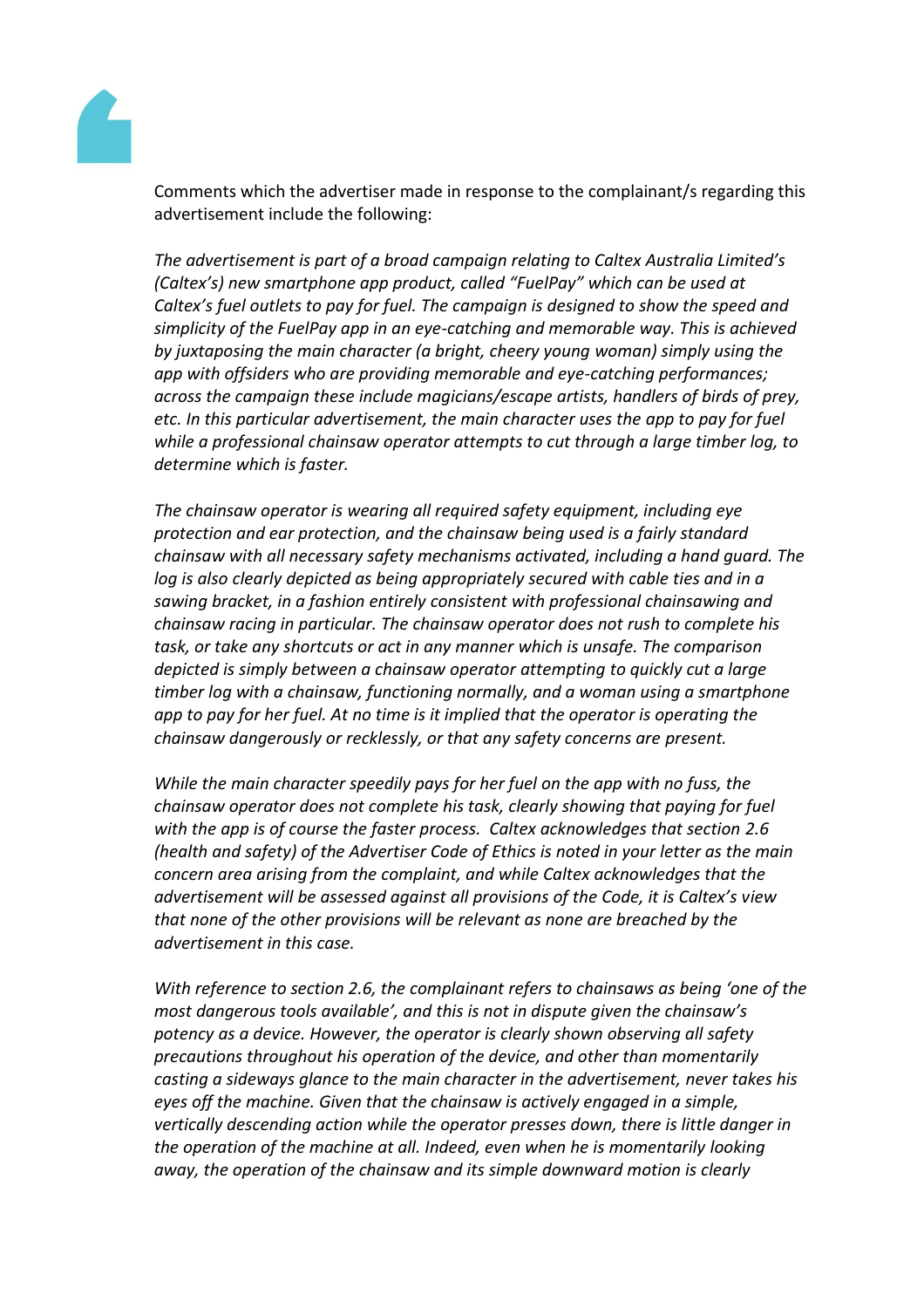

*unimpacted and at no times is this unsafe. Merely because a machine is powerful does not mean it is complicated or extremely unsafe to operate unless your eyes are fixated downwards at all times. To this point, Caltex confirms that at the time of filming all appropriate safety precautions were taken, including safety wear for the operator and the film crew. The operator of the chainsaw was an experienced handler of chainsaws and at no time was he out of control, distracted or otherwise compromised in his operation of the chainsaw. Again, the log was also expertly secured in the appropriate bracket, as described above.*

*It must also be stated that 'chainsaw racing' is not a new phenomenon, and the rich history of chainsaw racing (particularly in rural areas) was indirectly being referred to in the creation of the advertisement in this instance. Safety precautions from chainsaw racing were also borrowed to ensure that the advertisement depicted a safe and professional scene to the extent possible, and to ensure the safety of all participants. In chainsaw racing, the same exact task is completed – a vertically descending cut, on a log secured in a bracket as in the advertisement, with two racers side by side attempting to finish the cut the quickest. It is not at all uncommon for professional chainsaw racers (while using considerably more powerful devices than that shown in the advertisement) to cast an eye at their competitors to assess where they are at in the race. This is no different to what is depicted in the advertisement in this case. Such is the nature of operation of a chainsaw in such races, momentarily taking an eye off the log while the saw continues straight downward is not particularly unsafe.* 

*Merely because a chainsaw has the potential to cause damage (to trees, wood, or if used incorrectly, to cause injury etc), does not mean that depicting its use in advertising is dangerous or in conflict with prevailing community standards on health and safety.* 

*It is Caltex's view that, contrary to the complainant's concern in this case, the advertisement does not represent or illustrate a very dangerous practice at all, but that even if it did it does not depict material that is contrary to prevailing community standards on health and safety in breach of section 2.6 of the Code.* 

*Finally, the advertisement was classified with a G-rating by CAD for the free-to-air television broadcast of the advertisement, indicative of CAD's perception of its content. According to CAD, "G" ratings are reserved for very mild content that does not contain any matter that is likely unsuitable for children to watch without supervision. Caltex agrees with CAD's decision to apply a G-rating, and that the advertisement is very mild and creates no risk whatsoever to any viewer, and especially to children.*

*On the above bases, Caltex submits that the advertisement does not breach the Code of Ethics.*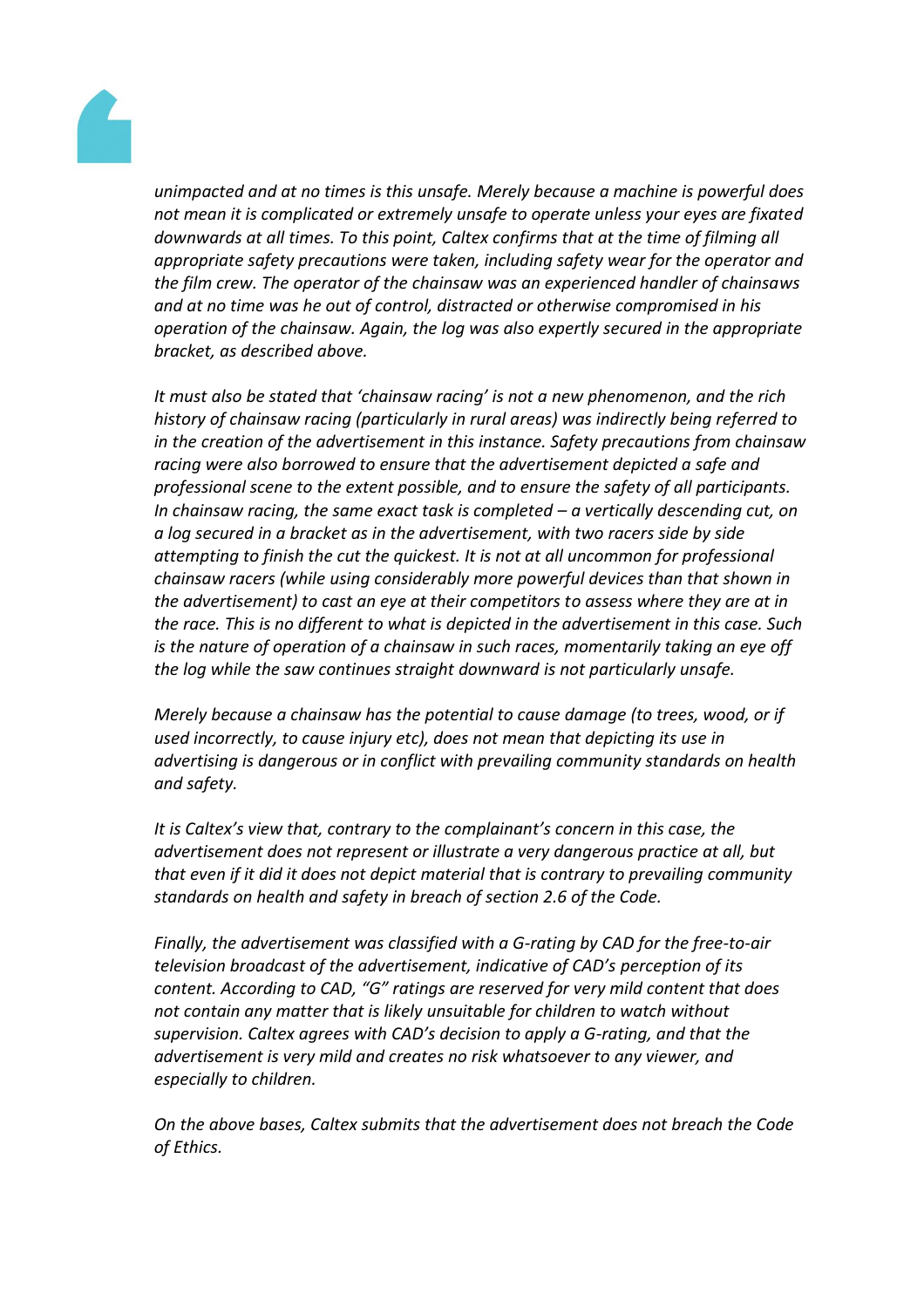

### **THE DETERMINATION**

The Ad Standards Community Panel (the Panel) considered whether this advertisement breaches Section 2 of the AANA Code of Ethics (the Code).

The Panel noted the complainant's concerns that the advertisement features unsafe behaviour.

The Panel viewed the advertisement and noted the advertiser's response.

The Panel considered Section 2.6 of the Code. Section 2.6 of the Code states: "Advertising or Marketing Communications shall not depict material contrary to Prevailing Community Standards on health and safety".

The Panel noted the complainant's concern that the advertisement features a man using a chainsaw in a dangerous way.

The Panel noted this television advertisement shows a woman standing on one side of a petrol pump, and a man with a log and chainsaw on the other. The woman races the man to see if she can pay for petrol on her phone quicker than he can cut through the log with his chainsaw.

The Panel noted the advertiser's response that the chainsaw operator is wearing all required safety equipment and operates the chainsaw safely.

The Panel considered that the log that the man was cutting into was appropriately secured and that the man was cutting in a straight downward direction.

The Panel considered that the man is seen to glance several times at the woman, but these are fleeting glances and his attention appears to be focussed on the task he is performing.

The Panel considered that the overall impression of the advertisement is that the man is not undertaking unsafe or dangerous activities, and further that the advertisement itself is fantastical and unlikely to cause copy-cat behaviour.

The Panel considered that the advertisement did not depict material contrary to Prevailing Community Standards on health and safety. The Panel determined that the advertisement did not breach Section 2.6 of the Code.

Finding that the advertisement did not breach the Code on other grounds, the Panel dismissed the complaint.